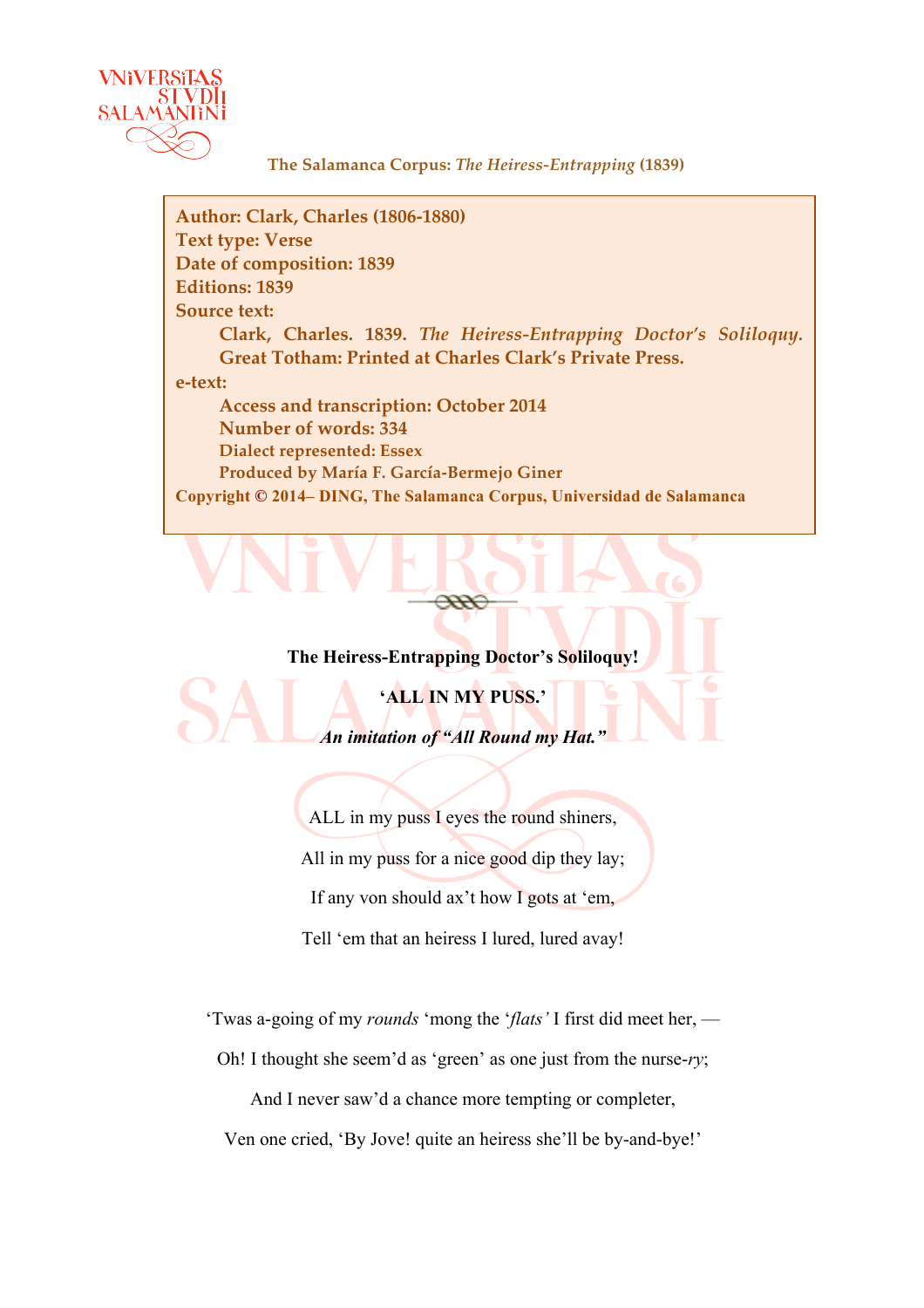

## **The Salamanca Corpus:** *The Heiress-Entrapping* **(1839)**

Oh! my dupe she vos young, and my dupe she vos 'blind', too, And no counsel gived those stupid friends vot could my dupe's minde svay; For to ved me vos a thing she never vos inclined to,

But I sent my dupe far off to DAN'S, snug, snug avay!

For many long veeks my dupe from youths vos parted, For many long veeks at BRIXTON bound to stay; Good luck to that chap vot never vos false-hearted,  $(!!)$ Oh! I'll love my DAN for ever, for he plann'd, plann'd the vay!

There is some old 'dogs' is so preciously designing, A-coaxing of the simple gals they vish to make all pay; As soon as they have 'done' 'em, so shamefully they 'run' 'em, And they never rests nor ceases till all's spung'd, spung'd avay!

Oh! I saw'd my dupe of age ere to the church we started, Vhich did give her, as I hinted, power vith her cash to play; And though she may me hate, oh! ve'll never more be parted. For she'll 'fork out' and keep 'bleeding' for many a long day!

> All in my puss I eyes the round shiners— All in my puss for a nice good dip they lay; If any von should ax't how I gots at 'em, Tell 'em that an heiress I lured, lured avay!